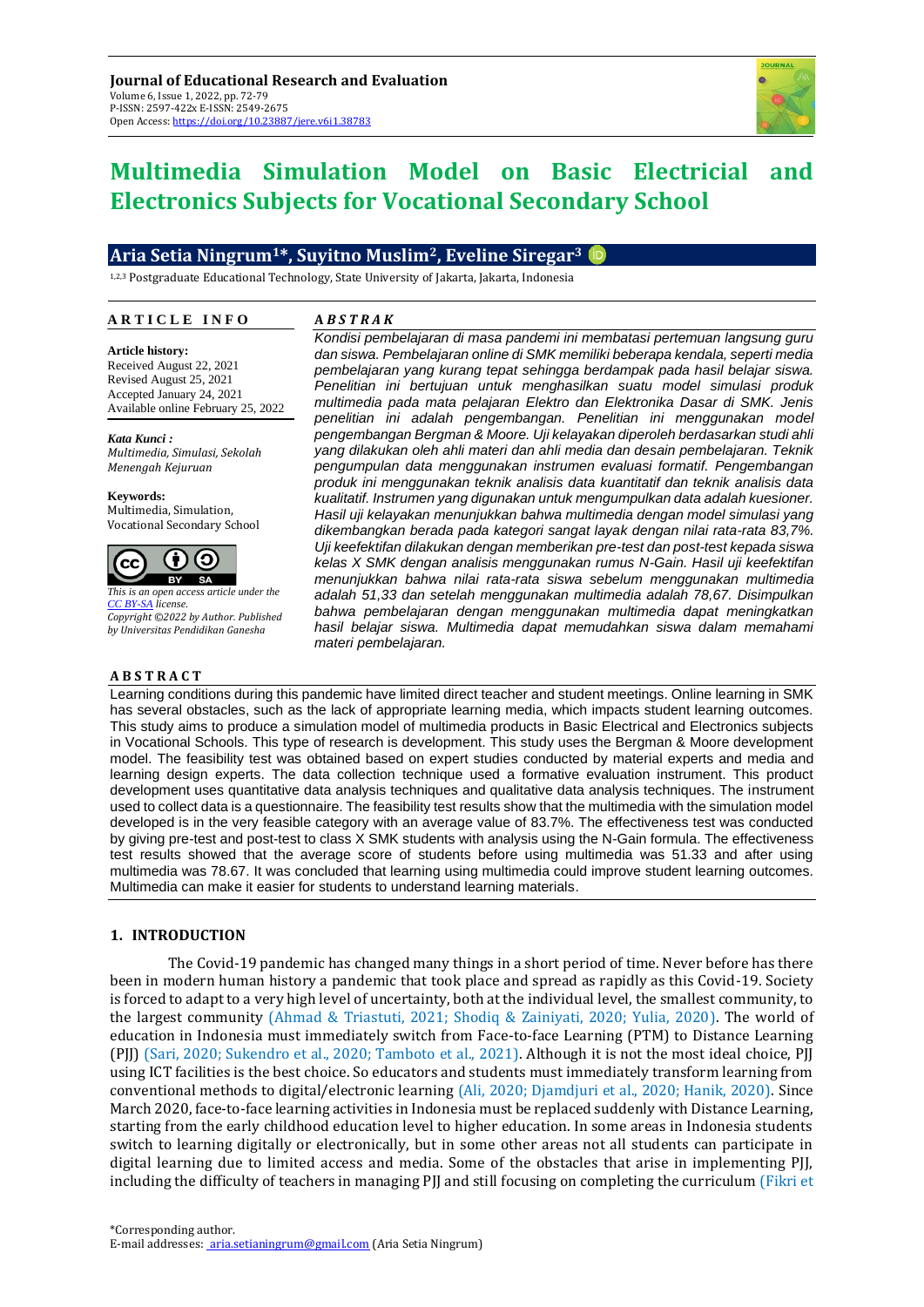al., 2021; Hutauruk & Sidabutar, 2020; Rachmat & Krisnadi, 2020). In addition, not all parents are able to accompany their children in carrying out Learning from Home (BDR) because they have to work or lack the ability to accompany their children's learning.

Previous research stated that the implementation of learning from home in class X SMK 1 Dasa was quite effective with a percentage of 60-79% (Wiranata, 2021). It is recommended that in implementing BDR teachers are required to be able to design learning activities from planning to evaluation in a simpler, creative and effective way. Vocational High Schools (SMK) are designed to prepare graduates to work in certain fields (Ariyanti, 2020; Hidayat & Muladi, 2016; Utami, 2017). Vocational schools are required to be able to produce graduates as expected by schools, communities, and the business/industry world (Bustanil S et al., 2019; Disas, 2018). The manpower needed is manpower who has work competence in accordance with his field, has high adaptability and competitiveness (Maharani et al., 2018).

Therefore, the learning approach in SMK requires various improvements and reinforcements. Based on the results of preliminary research obtained in the field and based on previous research and the conditions of the learning process during this pandemic due to the limitations of meetings with teachers, according to the researchers, a learning media is needed that can be used by students as a substitute for the presence of teachers during the implementation of Learning from Home. Online learning in SMK has several different obstacles from online learning at other school levels. SMK has practical activities which are usually carried out in the laboratory. The implementation of this BDR is a challenge for teachers and vocational students who will carry out practical activities (Albab, 2019; Fikri et al., 2021).

In improving the optimal learning process, then in the implementation of digital learning communication is needed between students and teachers by utilizing information and communication technology such as computer media with the internet and mobile phones with various applications. (Islam Sarker et al., 2019; Jang et al., 2021; Muhtadi et al., 2018). The role of the teacher in facilitating students to fulfill their needs that have an impact on learning outcomes is very large. The development of learning media can be carried out by teachers as an actualization of their abilities, as stated in the Regulation of the Minister of National Education Number 16 of 2007 concerning Standards for Academic Qualifications and Teacher Competencies, it is explained that teachers must use information and communication technology for learning purposes. (Hibana & Surahman, 2021; Laksmi et al., 2019). Teachers also use information and communication technology to communicate and develop themselves (Suryani et al., 2018).

To meet the media needs, the researchers will develop a multimedia product simulation model in the Basic Electrical and Electronics subject. The development of the digital world in the world of education has a significant influence on the interaction patterns of teachers and students. Students who have excellent technological literacy tend to get bored faster when learning goes conventionally. The teacher-centered paradigm tends to be less effective when used to examine knowledge that requires student interaction, there is a need for teacher innovation in choosing the media used to attract students' attention. (Setiawan et al., 2021; Suryani, N., Setiawan, A., & Putria, 2018). Along with the development of technology and its supporting infrastructure, efforts to improve the quality of learning can be carried out through the use of this technology in a system known as digital learning. (Elyas, 2018; Handayani, 2021; Wahyudin et al., 2020)*.* Digital learning is a system that can facilitate learners to learn more widely, more, and varied (Hibana & Surahman, 2021; Sukmanasa et al., 2017). The learning material that is learned is not only in verbal form, but is more varied such as text, visual, audio, and motion. Multimedia is one of the media that can be used in learning (Arywiantari et al., 2015; Buchori, 2019; Incedayı, 2018). Multimedia is a combination of information such as text, graphics, images, photos, animations, audio, and photos (Gluzman et al., 2018; Sugandi & Rasyid, 2019). Multimedia consists of a combination of various aspects such as text, video, and images. Audio and animation that can clearly show the learning objectives. Multimedia learning is often referred to as multimedia, which is used to help students understand the learning material in order to achieve certain learning goals. (Bardi & Jailani, 2015; Widyatmojo & Muhtadi, 2017). Multimedia has elements that can support the learning process, and the elements contained in multimedia such as text, graphics, images, video, animation, audio, and interactivity are very good for students and teachers to understand. (Audhiha et al., 2021; Primamukti & Farozin, 2018).

The findings of previous research stated that multimedia can improve students' understanding of learning (Hotimah & Muhtadi, 2018; Kuswanto & Walusfa, 2017). Other research findings also state that innovative multimedia attracts students' attention in learning (Anggraini & Sartono, 2019; Nugroho & Iqbal Arrosyad, 2020). Previous research stated that the interactive multimedia produced was practically used by teachers and students in the learning process by taking into account practicality, including ease of use, speed of time, product attractiveness, easy to interpret, and has the same equivalence (Arif & Mukhaiyar, 2020). The difference between this research and development with previous research and with existing learning media lies in the product being developed, namely multimedia with a simulation model for Basic Electrical and Electronic subjects that will be used by class X students during the implementation of distance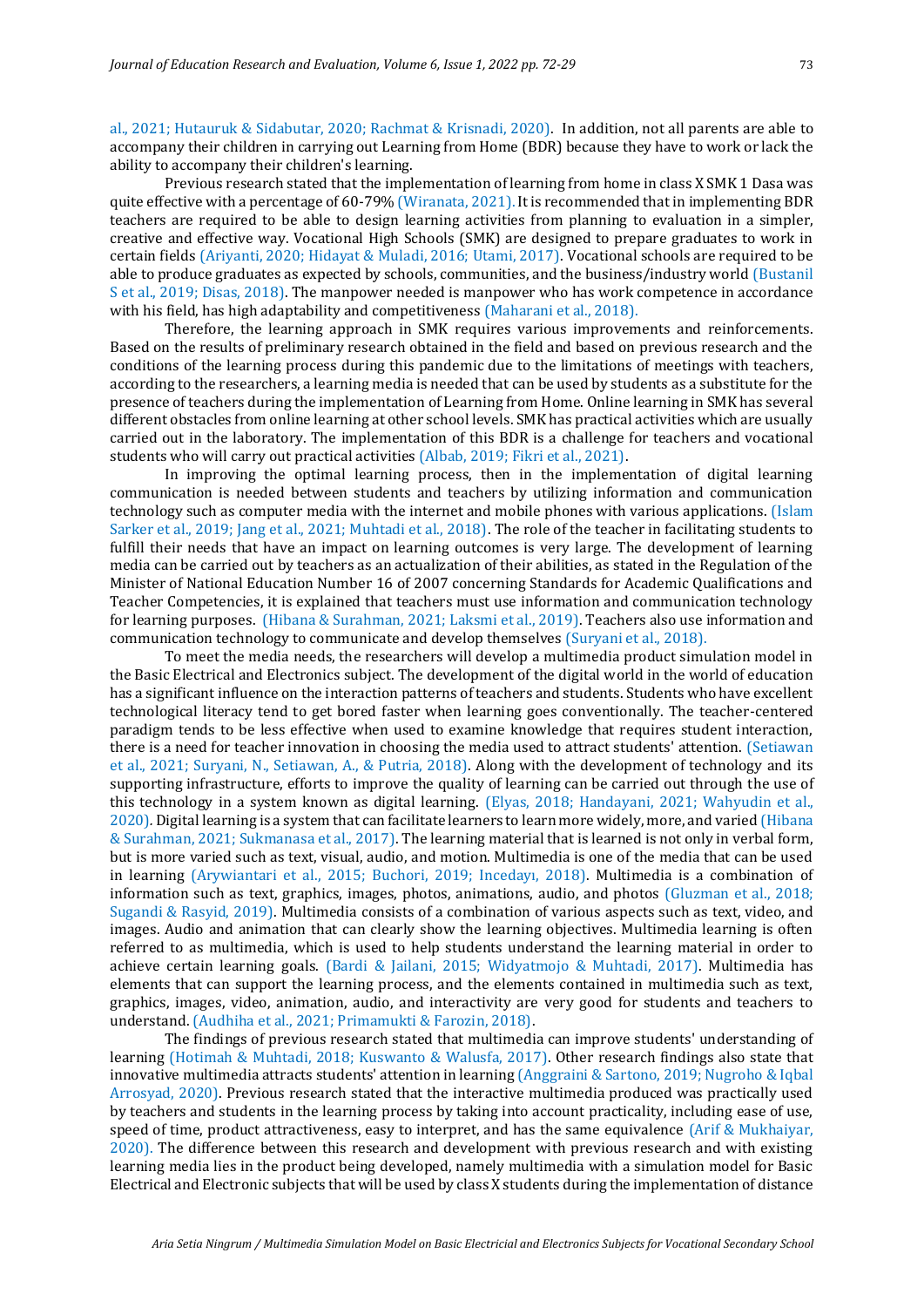learning or Learning from Home. Basic Electrical and Electronics subjects in Vocational High Schools, testing the feasibility and effectiveness of multimedia with a simulation model developed for use in Basic Electrical and Electronics subjects. Through the development of multimedia with this simulation model, it is hoped that it can help class X SMK students in understanding transistor material in Basic Electrical and Electronics subjects.

#### **2. METHODS**

The research conducted is a type of research and development (R&D). The model used in multimedia development with a simulation model on transistor material in the Basic Electrical and Electronics subject is the Bergman & Moore model which consists of 6 stages of development, namely Analysis, Design, Development, Production, Incorporation, and Validation. The data collection technique in this development research was initially carried out by conducting interviews with school principals, vice principals, department coordinators and subject teachers. The instruments used in the initial research were interview guidelines and a questionnaire form filled out by students online. Data collection techniques at the development stage use formative evaluation instruments. This product development uses quantitative data analysis techniques and qualitative data analysis techniques. Quantitative data analysis techniques come from questionnaires which are then displayed through graphs or tables. The feasibility test data was obtained using a validation questionnaire from material experts, media experts and learning design experts. The quantitative data obtained were analyzed through several steps, among others, by calculating the average score of each item of the instrument and calculating the average total score of each component or aspect using the formula: Feasibility Score = answer score/maximum score x 100%. Then compare the average scores on each component based on the eligibility criteria as in Table 1.

| <b>Achievement Level</b> | <b>Qualification</b> | Information       |
|--------------------------|----------------------|-------------------|
| $90\% - 100\%$           | Very Worthy          | No need to revise |
| 75% - 89%                | Worthy               | No need to revise |
| 65% - 74%                | Decent enough        | Revised           |
| 55% - 64%                | Less worthy          | Revised           |
| $0\% - 54\%$             | Not feasible         | Revised           |
|                          |                      | ____              |

**Table 1.** Table of Eligibility Scale Criteria

(Arikunto, 2006)

#### **3. RESULT AND DISCUSSION**

#### **Results**

In the development of this multimedia simulation model, the first stage carried out by the developer is analysis. This analysis is divided into four steps, namely problem analysis, target analysis, task analysis and environmental analysis. From this analysis, it was found that the Covid-19 pandemic resulted in all activities at SMKN 39 both delivering material and practice being done online. Other problems were revealed after interviews were conducted with the Principal, Deputy Principal, Coordinator of Departments and Teachers of Basic Electrical and Electronic Subjects. Based on a visit to SMKN 39 Jakarta which is in the red zone, the Principal of SMKN 39 explained that BDR has been carried out since March 2020. Teachers should be able to immediately prepare the distance learning process with their students. Materials and assignments started through the WhatsApp Group application which was very easy to do at that time. Practical activities for class XII were abolished and replaced with tutorials and assignments via video by the teacher and discussed with students online. Based on the results of interviews with the Principal and Deputy Principal of SMKN 39, developers were recommended to conduct research in class X Audio Video Engineering Department. Basic Electrical and Electronics. This is because class X students have to understand the basic components of electricity and electronics where students have not gotten the material in depth when they are at the junior high school level.

The next interview with the Basic Electrical and Electronics teacher showed that during this pandemic, the teacher provided material to students using modules that were distributed through the WhatsApp Group, in addition to videos sourced from YouTube, which were used to complete the material and online face-to-face discussions with students were also conducted through Google Meet. The obstacle faced during the learning process is in directing students to understand the material that requires direct practice. First, during this covid-19 pandemic, all students carry out the learning process from home using mobile phones, computers or laptops. Second, all students are able to find additional material through textbooks, modules, google, youtube, and brainly. Third, all students are actively involved in completing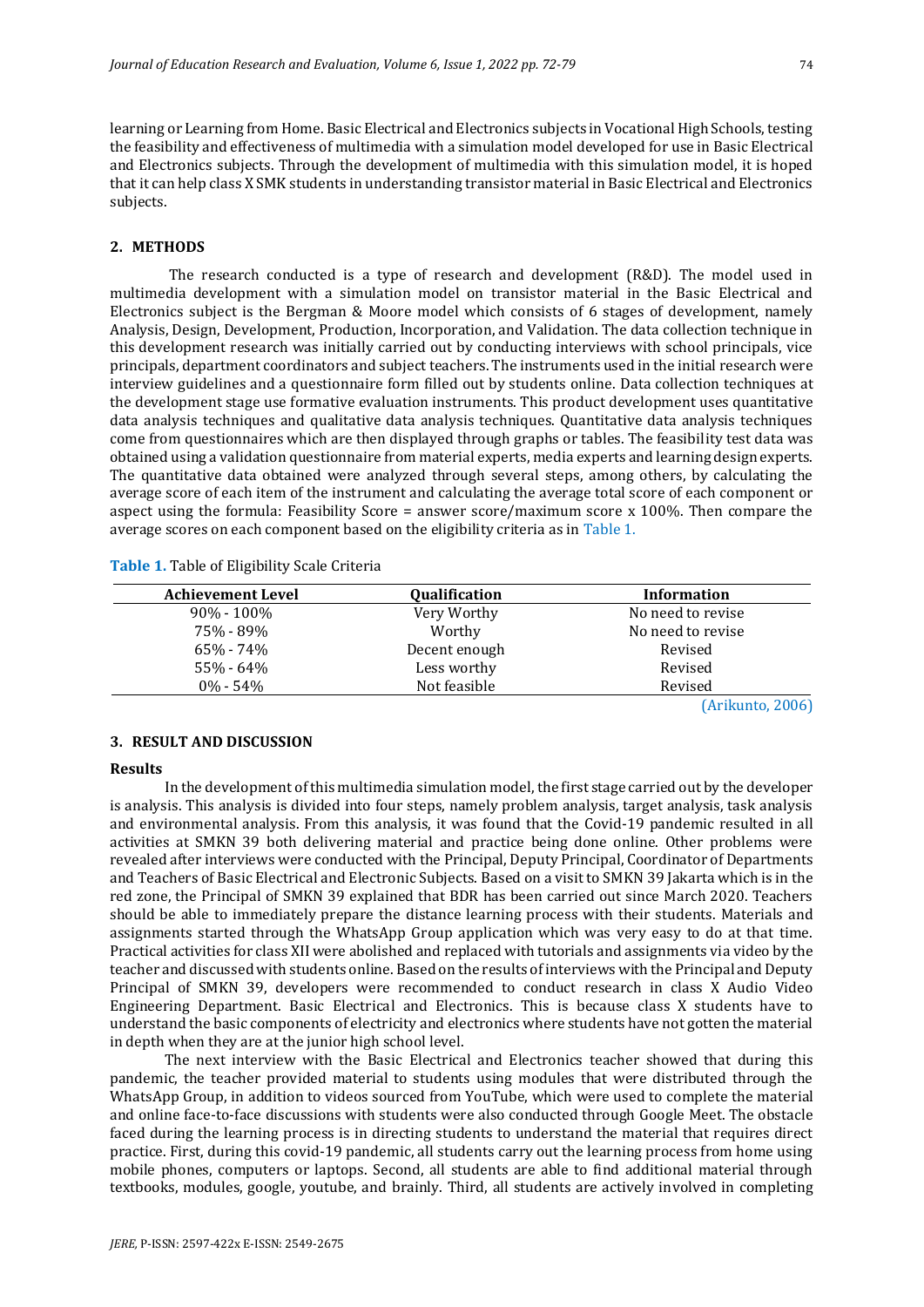assignments given by the teacher. Fourth, there are obstacles in the form of difficulty understanding some of the material presented by the teacher and too many assignments given by the teacher, besides the internet network and the availability of quotas are obstacles felt by students. The obstacles experienced by students during the implementation of Learning From Home include: students do not understand the material presented by the teacher through the module because it is not explained directly, the number of tasks given by the teacher, learning is less effective and unfocused, incomplete material and lack of explanation from the teacher, and internet quotas and unstable internet networks. Based on this description, it can be concluded that the character of class X students of SMKN 39 is that students are accustomed to learning in a disciplined and independent manner, students can access other relevant learning resources and students easily access communication channels and information technology media. Students are expected to be able to learn and think about the application of the material they learn in everyday life

The second stage in product development is design. At this stage, it produces a description of the products developed and groups them into general designs and detailed designs. The general design is in the form of a material framework and program structure, while the detailed design is in the form of providing material, presenting stimulus and providing questions for students. The Dick & Carrey model will be included in determining general & specific learning objectives, instructional strategies. Outline of Media Content (GBIM) and Outline of Material (JM) are the products produced in this design stage. In GBIM, the basic competencies are formulated to analyze the bias work of transistor circuits. Then the indicators are to explain the difference between NPN and PNP transistors, determine the requirements for biasing the transistor, classify the types of configurations on the transistor, and demonstrate the work of the transistor circuit bias. In JM, the learning materials that will be given to students are described. The third stage is product development. This development stage is carried out by preparing documents for the production stage, including the order of presentation of the material being developed into flowcharts and storyboards, the program structure being developed into a navigation design.

The fourth stage of this development is production. This production stage translates flowchart documents, storyboards, and other scripts into displays in a medium. Audio scripts are implemented through the selection of voice recordings or music as audio media. The material script is implemented through the creation of materials and practice questions to produce multimedia. The fifth stage is merging. This merging stage is the stage of integrating several media into one complete product. Audio, text and animation media that have been produced are combined into a complete series of presentations. Then the test is carried out to find out the errors as improvement material. Next is the adjustment to see the smoothness and improve the presentation and interaction into a multimedia product that is ready to be validated. The final stage of product development is validation. At this validation stage, it involves material experts, media experts and learning design experts as well as class X students majoring in Audio Video Engineering to find out the feasibility of multimedia with simulation models in Basic Electrical and Electronics subjects.

Based on the results of the validity given by the learning media experts, they get a percentage of 97.6% so that they get very good qualifications. The validation results from Learning Design experts are 97.6% so that they get very good qualifications. The validation results from the material experts are 76.7% so that they get good qualifications. The results of the One-to-one trial were 77.1% (feasible) and the results of the Small Group were 83.4% (Very feasible). The results of the feasibility test carried out by experts and users, it can be concluded that multimedia with this simulation model is very feasible to be used by class X Vocational High School students in Basic Electrical and Electronic subjects. Furthermore, to find out the results of the effectiveness test, it is carried out by giving pre-test and post-test questions to 15 students of class X SMKN 39 majoring in Audio Video Engineering. The following are the results of the pre-test and posttest of class X students. The results of the multimedia product effectiveness test with an N-gain of 0.59 or 59% are included in the moderately effective category. So it can be concluded that this simulation model multimedia product is quite effective to use in Basic Electrical and Electronics subjects. The results of the effectiveness test with N-gain are presented in Table 2.

|       | Average value | Big<br>improvement | Number of<br>students | The highest score |                  | Lowest value    |                  |
|-------|---------------|--------------------|-----------------------|-------------------|------------------|-----------------|------------------|
| Pre-  | Post-test     |                    |                       | Pre-              | <b>Post-test</b> | <b>Pre-test</b> | <b>Post-test</b> |
| test  |               |                    | test                  |                   |                  |                 |                  |
| 51,33 | 78.67         | 27.33              | 0.59                  | 70                | 90               |                 | 50               |
|       |               |                    |                       |                   |                  |                 |                  |

| Table 2. Effectiveness Test Results with N-gain |
|-------------------------------------------------|
|-------------------------------------------------|

### **Discussion**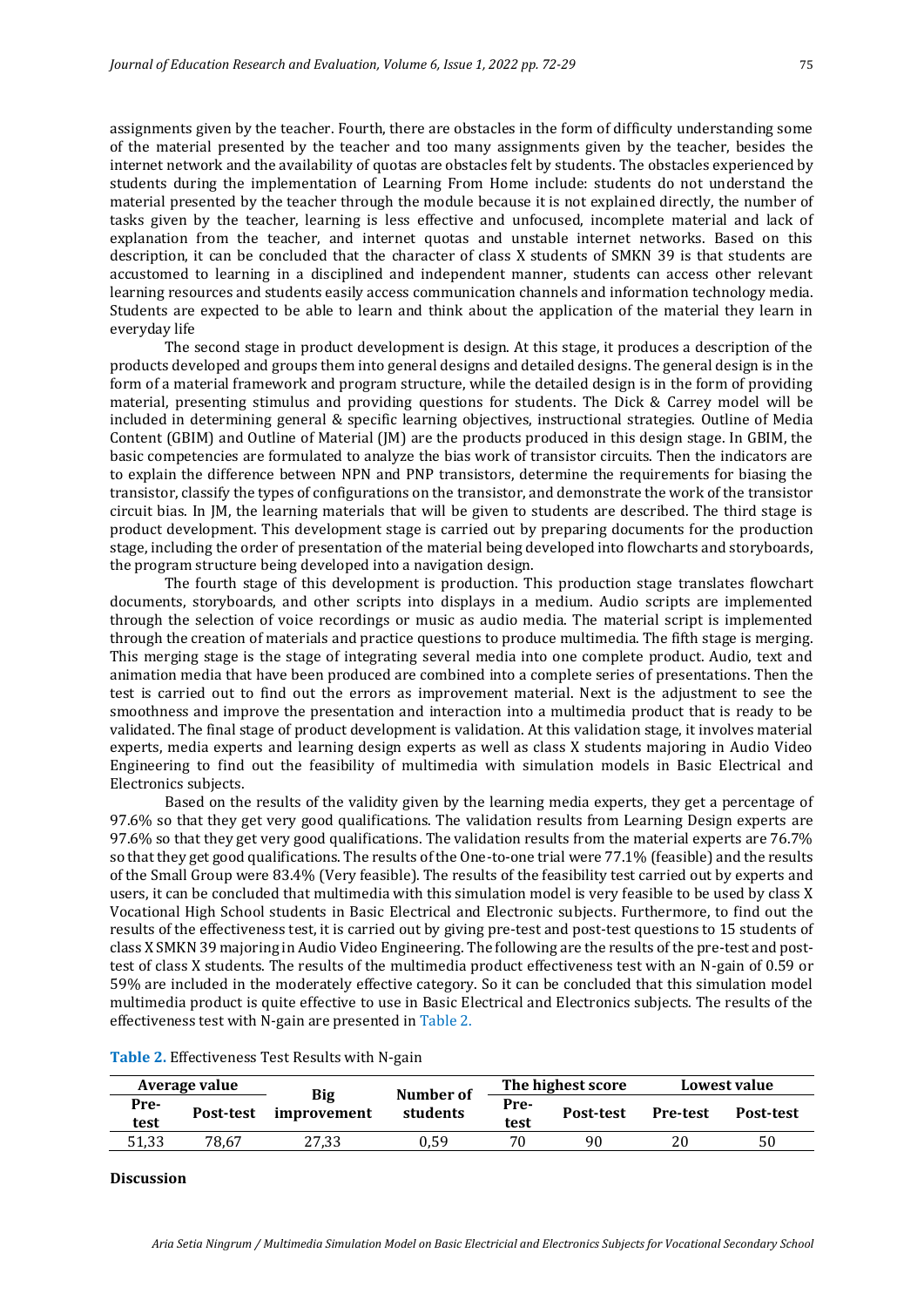Multimedia simulation model in the subject of Basic Electricity and Electronics that was developed is suitable for use by students. The feasibility of using a multimedia simulation model of this transistor material can be seen based on the results of questionnaires from experts and students. The implementation of digital learning by utilizing information and communication technology such as computer media is able to optimize learning (Islam Sarker et al., 2019; Jang et al., 2021; Muhtadi et al., 2018). The use of digital learning media can increase the teacher's role as a facilitator so that it has a huge impact on learning outcomes (Pinatih et al., 2021; Rohmanurmeta & Dewi, 2019). The development of learning media can be carried out by teachers as an actualization of their abilities for learning purposes (Hibana & Surahman, 2021; Laksmi et al., 2019). Teachers also use information and communication technology to communicate and develop themselves (Suryani et al., 2018). The teacher-centered paradigm will disappear because of teacher innovation in choosing the media used to attract students' attention (Setiawan et al., 2021; Suryani, N., Setiawan, A., & Putria, 2018). Along with the development of technology and its supporting infrastructure, improving the quality of learning can be done through the use of this technology in a system known as digital learning (Elyas, 2018; Handayani, 2021; Wahyudin et al., 2020)*.*

Multimedia is one of the digital-based innovative media that can facilitate learning (Hibana  $\&$ Surahman, 2021; Sukmanasa et al., 2017). The learning materials presented in multimedia are not only in verbal form, but are more varied such as text, visuals, audio, and motion. Multimedia is a combination of information such as text, graphics, images, photos, animations, audio, and photos. (Gluzman et al., 2018; Sugandi & Rasyid, 2019). This makes it easier for students to understand the material presented in multimedia (Arywiantari et al., 2015; Buchori, 2019; Incedayı, 2018). Audio and animation presented in multimedia can help students understand learning material quickly so that it will have an impact on increasing student knowledge (Bardi & Jailani, 2015; Widyatmojo & Muhtadi, 2017). Multimedia has elements that can support the learning process, and the elements contained in multimedia such as text, graphics, images, video, animation, audio, and interactivity are very easy and interesting for students and teachers to understand. (Audhiha et al., 2021; Primamukti & Farozin, 2018). The findings of previous studies also state that multimedia is feasible to use in learning (Ilmiani et al., 2020; Putri & Muhtadi, 2018). Other research findings also state that multimedia can improve student learning outcomes because it is very interesting (A. Syawaludin et al., 2019; Ahmad Syawaludin et al., 2019). It was concluded that this multimedia was very useful for students.

Multimedia with this simulation model can contribute to the development of learning media at SMKN 39, students can study independently at home. Multimedia with this simulation model can be one of the interesting learning media for students and teachers of other subjects can develop learning media like this even better. which cannot be implemented in schools. The developed multimedia has several limitations, including multimedia can only be accessed online, the simulation activities presented are still lacking, students still need assistance from teachers when using this multimedia, during trials with students there are several gadgets that cannot access multimedia, trials are not carried out directly face to face in class due to the Covid-19 pandemic, so until all research and development activities are carried out online.

#### **4. CONCLUSION**

The results of the validity given by the experts to the developed multimedia get very good qualifications. The results of the multimedia product effectiveness test are included in the moderately effective category. So it can be concluded that this simulation model multimedia product is quite effective to use in Basic Electrical and Electronics subjects. Multimedia simulation model can improve student learning outcomes.

#### **5. REFERENCES**

- Ahmad, P., & Triastuti, A. (2021). EFL Teachers' Experiences During the Pandemic: Stories From Rural Area in Tungkal Ilir District. *IJEE (Indonesian Journal of English Education)*, *8*(2), 297–308. https://doi.org/10.15408/ijee.v8i2.22409.
- Albab, S. U. (2019). Analisis Kendala Pembelajaran E-Learning Pada Era Disrupsi. *MUDIR (Jurnal Manajemen Pendidikan)*, *2*. https://doi.org/10.55352/mudir.v2i1.105.
- Ali, W. (2020). Online and Remote Learning in Higher Education Institutes: A Necessity in light of COVID-19 Pandemic. *Higher Education Studies*, *10*(3), 16–25. https://doi.org/10.5539/hes.v10n3p16.
- Anggraini, M. S. A., & Sartono, E. K. E. (2019). Kelayakan Pengembangan Multimedia Interaktif Ramah Anak untuk Meningkatkan Kemampuan Pemahaman Konsep dan Karakter Cinta Tanah Air Siswa Kelas IV SD. *Kwangsan: Jurnal Teknologi Pendidikan*, *07*(01), 57–77. https://doi.org/10.31800/jtp.kw.v7n1.p57--77.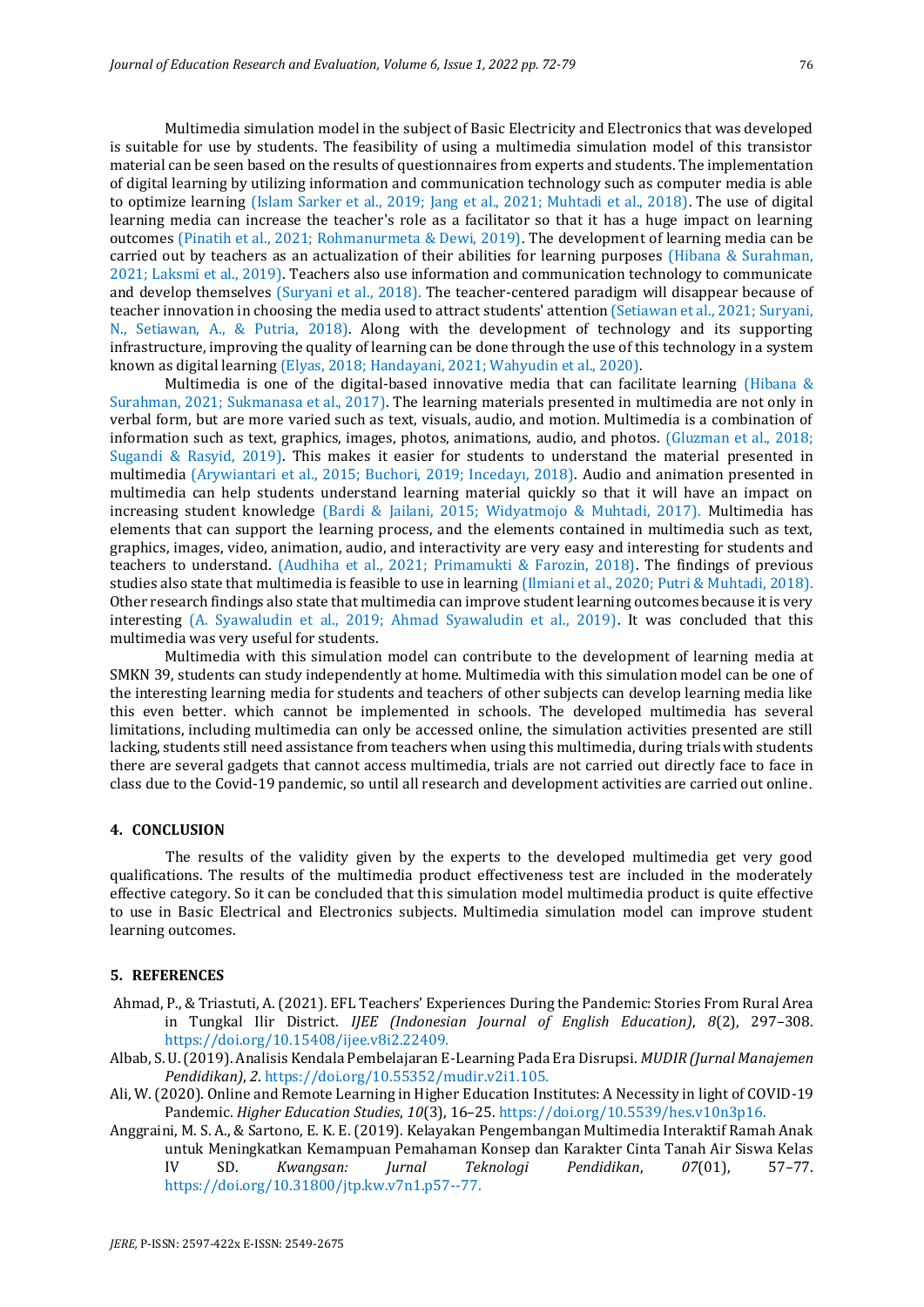Arif, A., & Mukhaiyar, R. (2020). Pengembangan Multimedia Interaktif pada Mata Pelajaran Dasar Listrik dan Elektronika Kelas X Teknik Instalasi Tenaga Listrik di SMK Muhammadiyah 1 Padang. *Jurnal Teknik Elektonik Dan Vokasional*, *06*(01), 114–119. https://doi.org/10.24036/jtev.v6i1.107717.

Arikunto, S. (2006). *Dasar-Dasar Evaluasi Pendidikan*. Bumi Aksara.

- Ariyanti, Y. (2020). Keterampilan Manajerial Kepala Sekolah dalam Meningkatkan Kinerja Guru. *AKSES: Jurnal Ekonomi Dan Bisnis*, *14*(1), 26–35. https://doi.org/10.31942/akses.v14i1.3265.
- Arywiantari, D., Agung, A. A. G., & Tatsra, I. D. K. (2015). Pengembangan Multimedia Interaktif Model 4D pada Pembelajaran IPA di SMP Negeri 3 Singaraja. *E-Journal Edutech Undiksha*, *3*(1). https://doi.org/10.23887/jeu.v3i1.5611.
- Audhiha, M., Febliza, A., Afdal, Z., Amir, Z., & Risnawati. (2021). Pengembangan Multimedia Interaktif Berbasis Adobe Animate CC pada Materi Bangun Ruang Sekolah Dasar/ Madrasah Ibtidaiyah. *Jurnal Basicedu*, *5*(3), 1683–1688. https://doi.org/10.31004/basicedu.v6i1.2170 Tabel.
- Bardi, & Jailani. (2015). Pengembangan Multimedia Berbasis Komputer Untuk Pembelajaran Matematika Bagi Siswa SMA Pendidikan. *Jurnal Inovasi Teknologi*, *2*(1), 49–63. https://doi.org/10.21831/tp.v2i1.5203.
- Buchori, A. (2019). Pengembangan multimedia interaktif dengan pendekatan kontekstual untuk meningkatkan pemecahan masalah kemampuan matematika. *Jurnal Inovasi Teknologi Pendidikan*, *6*(1), 104–115. https://doi.org/10.21831/jitp.v6i1.20094.
- Bustanil S, M., Asrowi, & Adianto, D. T. (2019). Pengembangan Media Pembelajaran Interaktif Berbasis Video Tutorial Di Sekolah Menengah Kejuruan. *JTP - Jurnal Teknologi Pendidikan*, *21*(2), 119–134. https://doi.org/10.21009/jtp.v21i2.11568.
- Disas, E. P. (2018). Link and Match sebagai Kebijakan Pendidikan Kejuruan. *Jurnal Penelitian Pendidikan*, *18*(2), 231–242. https://doi.org/10.17509/jpp.v18i2.12965.
- Djamdjuri, S., Dewi, & Kamilah, A. (2020). Whatsapp Media in Online Learning During Covid-19 Pandemic. *English Journal*, *14*(2), 69. https://doi.org/10.32832/english.v14i2.3792.
- Elyas, A. H. (2018). Penggunaan model pembelajaran e-learning dalam meningkatkan kualitas pembelajaran. *Jurnal Warta*, *56*(04), 1–11. https://doi.org/10.46576/wdw.v0i56.4.
- Fikri, M., Ananda, M. Z., & Faizah, N. (2021). Kendala Dalam Pembelajaran Jarak Jauh di Masa Pandemi Covid-19 : Sebuah Kajian Kritis. *Jurnal Education and Development InstitutFikri, M., Ananda, M. Z., & Faizah, N. (2021). Kendala Dalam Pembelajaran Jarak Jauh Di Masa Pandemi Covid-19 : Sebuah Kajian Kritis. Jurnal Education and Development Institut Pendidikan Tapanuli Selatan, 9(1), 145*, *9*(1), 145–148. https://doi.org/10.37081/ed.v9i1.2290.
- Gluzman, N. A., Sibgatullina, T. V., Galushkin, A. A., & Sharonov, I. A. (2018). Forming the basics of future mathematics teachers' professionalism by means of multimedia technologies. *Eurasia Journal of Mathematics, Science and Technology Education*, *14*(5), 1621–1633. https://doi.org/10.29333/ejmste/85034.
- Handayani, T. (2021). Pengembangan Media Komik Digital Berbasis STEM untuk Meningkatkan Literasi Sains Siswa Sekolah Dasar. *Jurnal Didaktika Pendidikan Dasar*, *5*(3), 737–756. https://doi.org/10.26811/didaktika.v5i3.343.
- Hanik, E. U. (2020). Self directed learning berbasis literasi digital pada masa pandemi covid-19 di Madrasah Ibtidaiyah. *ELEMENTARY: Islamic Teacher Journal*, *8*(1), 183. https://doi.org/10.21043/elementary.v8i1.7417.
- Hibana, H., & Surahman, S. (2021). Kompetensi Digital Guru Dalam Upaya Meningkatkan Capaian Pendidikan Anak Usia Dini. *Jurnal Studi Guru Dan Pembelajaran*, *4*(3). https://doi.org/10.30605/jsgp.4.3.2021.1392.
- Hidayat, W. N., & Muladi, M. (2016). Studi Integrasi Tik Dalam Pembelajaran Di Sekolah Menengah Kejuruan. *Jurnal Pendidikan - Teori, Penelitian, Dan Pengembangan*, *1*(12), 2281–2291. https://doi.org/10.17977/jp.v1i12.8228.
- Hotimah, H., & Muhtadi, A. (2018). Pengembangan multimedia pembelajaran interaktif IPA untuk meningkatkan pemahaman siswa pada materi Mikroorganisme SMP. *Jurnal Inovasi Teknologi Pendidikan*, *4*(2), 201–213. https://doi.org/10.21831/jitp.v4i2.15047.
- Hutauruk, A., & Sidabutar, R. (2020). Kendala pembelajaran daring selama masa pandemi di kalangan mahasiswa pendidikan matematika: Kajian kualiatatif deskriptif. *Journal of Mathematics Education and Applied*, *02*(01), 45–51. https://doi.org/10.36655/sepren.v2i1.364
- Ilmiani, A. M., Ahmadi, A., Rahman, N. F., & Rahmah, Y. (2020). Multimedia Interaktif untuk Mengatasi Problematika Pembelajaran Bahasa Arab. *Al-Ta'rib : Jurnal Ilmiah Program Studi Pendidikan Bahasa Arab IAIN Palangka Raya*, *8*(1), 17–32. https://doi.org/10.23971/altarib.v8i1.1902.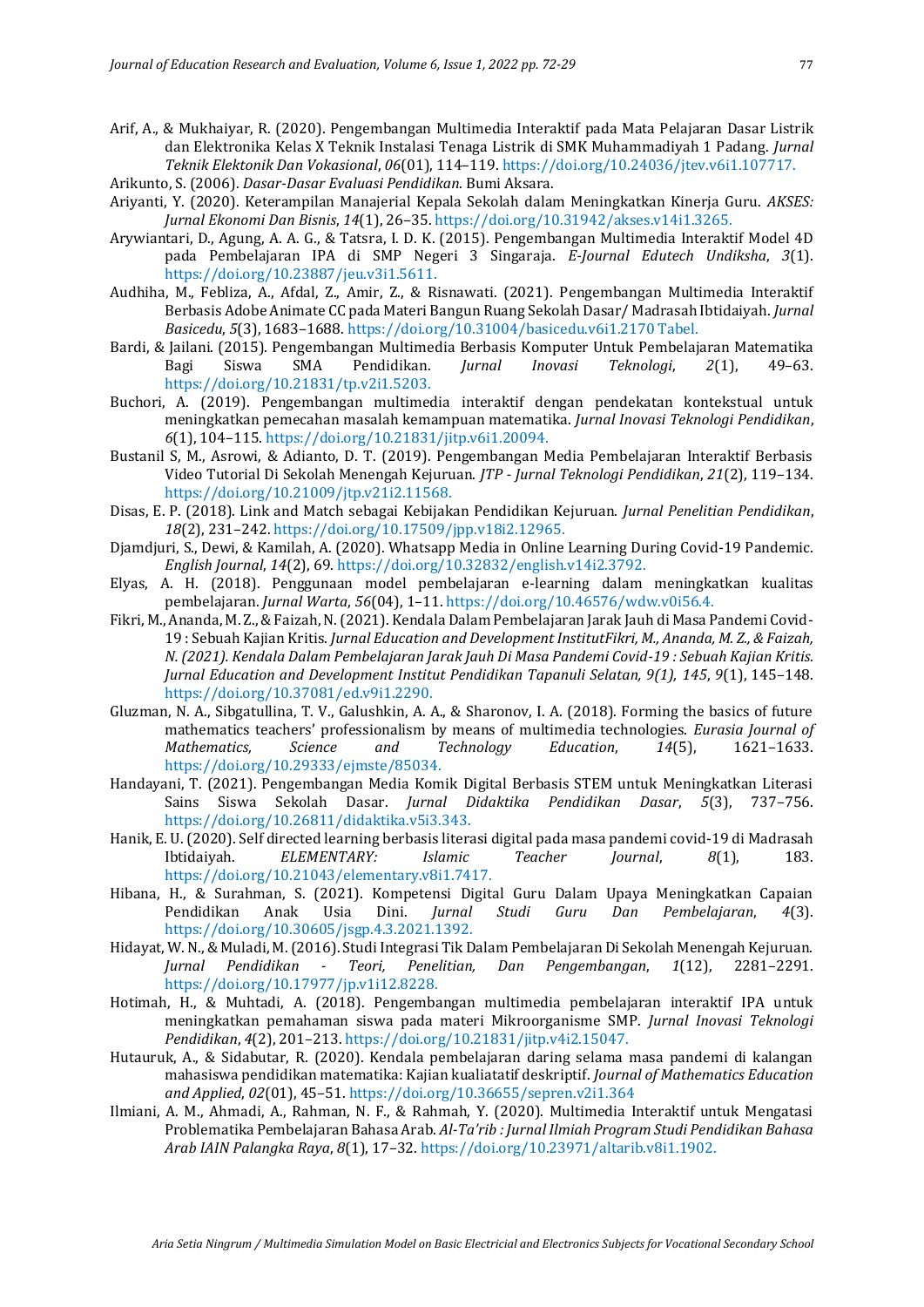- Incedayı, N. (2018). The Impact of Using Multimedia Technologies on Students Academic Achievement in the Bakirköy Final College. *International Journal of Humanities, Social Sciences and Education*, *5*(1), 40–47. https://doi.org/10.20431/2349-0381.0501007.
- Islam Sarker, M. N., Wu, M., Cao, Q., Alam, G. M. M., & Li, D. (2019). Leveraging Digital Technology for Better Learning and Education: A Systematic Literature Review. *International Journal of Information and Education Technology*, *9*(7), 453–461. https://doi.org/10.18178/ijiet.2019.9.7.1246.
- Jang, M., Aavakare, M., Nikou, S., & Kim, S. (2021). The impact of literacy on intention to use digital technology for learning: A comparative study of Korea and Finland. *Telecommunications Policy*, *45*(7). https://doi.org/10.1016/j.telpol.2021.102154.
- Kuswanto, J., & Walusfa, Y. (2017). Pengembangan Multimedia Pembelajaran pada Mata Pelajaran Teknologi Informasi dan Komunikasi Kelas VIII. *Innovative Journal of Curriculum and Educational Technology IJCET*, *6*(2), 58–64. https://doi.org/10.15294/ijcet.v6i2.19335.
- Laksmi, N. L. P. S., Agung, A. A. G., & Sudirman. (2019). Hubungan Kepemimpinan Pelayan, Kompetensi Manajerial Kepala Sekolah, Budaya Organisasi, dan Motivasi Kerja Dengan Kinerja Guru di Gugus PAUD Tunjung Kecamatan Denpasar Utara. *Jurnal Administrasi Pendidikan Indonesia*, *10*(2), 148– 156. https://doi.org/10.23887/japi.v10i2.2802.
- Maharani, Y. S., Suryani, N., & Ardianto, D. T. (2018). Pengembangan Multimedia Pembelajaran Interaktif Pada Mata Pelajaran Pengolahan Citra Digital di Sekolah Menengah Kejuruan Negeri 8 Semarang. *Teknodika*, *16*(1), 73. https://doi.org/10.20961/teknodika.v16i1.34757.
- Muhtadi, D., Wahyudin, Kartasasmita, B. G., & Prahmana, R. C. I. (2018). The Integration of technology in teaching mathematics. *Journal of Physics: Conference Series*, *943*(1), 1–9. https://doi.org/10.1088/1742-6596/943/1/012020.
- Nugroho, F., & Iqbal Arrosyad, M. (2020). Moodle Multimedia Development in Web-based Integrative Thematic Learning for Class IV Elementary Students. *Cendekiawan*, *2*(1), 49–63. https://doi.org/10.35438/cendekiawan.v2i1.177.
- Pinatih, S. A. C., Putra, D. B. K., & Semara, N. (2021). Pengembangan Media Komik Digital Berbasis Pendekatan Saintifik pada Muatan IPA. *Jurnal Penelitian Dan Pengembangan Pendidikan*, *5*(1), 115– 121. https://doi.org/10.23887/jppp.v5i1.32279.
- Primamukti, A. D., & Farozin, M. (2018). Utilization of interactive multimedia to improve learning interest and learning achievement of child. *Jurnal Prima Edukasia*, *6*(2), 111–117. https://doi.org/10.21831/jpe.v6i2.19183.
- Putri, D. P. E., & Muhtadi, A. (2018). Pengembangan multimedia pembelajaran interaktif kimia berbasis android menggunakan prinsip mayer pada materi laju reaksi. *Jurnal Inovasi Teknologi Pendidikan*, *5*(1), 38–47. https://doi.org/10.21831/jitp.v5i1.13752.
- Rachmat, A., & Krisnadi, I. (2020). Analisis Efektifitas Pembelajaran Daring (Online) Untuk Siswa SMK Negeri 8 Kota Tangerang Pada Saat Pandemi Covid 19. *Jurnal Pendidikan*, *1*(1), 1–7. https://doi.org/10.31004/basicedu.v5i1.669.
- Rohmanurmeta, F. M., & Dewi, C. (2019). Pengembangan Komik Digital Pelestarian Lingkungan Berbasis Nilai Karakter Religi Untuk Pembelajaran Tematik Pada Siswa Sekolah Dasar. *MUADDIB: Studi Kependidikan Dan Keislaman*, *9*(2), 100–109. https://doi.org/10.24269/muaddib.v1i2.1213.
- Sari, M. K. (2020). Sosialisasi tentang Pencegahan Covid-19 di Kalangan Siswa Sekolah Dasar di SD Minggiran 2 Kecamatan Papar Kabupaten Kediri. *Jurnal Karya Abdi*, *4*(1), 80–83. https://doi.org/10.22437/jkam.v4i1.9821.
- Setiawan, A. P., Masruri, L., Trastianingrum, S. A. P., & Purwandari, E. (2021). Metode Pembelajaran Daring Akibat Covid-19: Perspektif Pelajar Dan Mahasiswa. *Proyeksi*, *16*(1), 83. https://doi.org/10.30659/jp.16.1.83-91.
- Shodiq, I. J., & Zainiyati, H. S. (2020). Pemanfaatan Media Pembelajaran E-Learning Menggunakan Whastsapp Sebagai Solusi Ditengah Penyebaran Covid-19 Di Mi Nurulhuda Jelu. *Al-Insyiroh: Jurnal Studi Keislaman*, *6*(2), 144–159. https://doi.org/10.35309/alinsyiroh.v6i2.3946.
- Sugandi, M. K., & Rasyid, A. (2019). Pengembangan Multimedia Adobe Flash Pembelajaran Biologi Melalui Project Based Learning Untuk Meningkatkan Kreativitas Siswa Pada Konsep Ekosistem. *Biodik*, *5*(3), 181–196. https://doi.org/10.22437/bio.v5i3.7869.
- Sukendro, S., Habibi, A., Khaeruddin, K., Indrayana, B., Syahruddin, S., Makadada, F. A., & Hakim, H. (2020). Using an extended Technology Acceptance Model to understand students' use of e-learning during Covid-19: Indonesian sport science education context. *Heliyon*, *6*(11), e05410. https://doi.org/10.1016/j.heliyon.2020.e05410.
- Sukmanasa, E., Windiyani, T., & Novita, L. (2017). Pengembangan Media Pembelajaran Komik Digital Pada Mata Pelajaran Ilmu Pengetahuan Sosial Bagi Siswa Kelas V Sekolah Dasar Di Kota Bogor. *JPsd (Jurnal Pendidikan Sekolah Dasar)*, *3*(2), 171–185. https://doi.org/10.30870/jpsd.v3i2.2138.